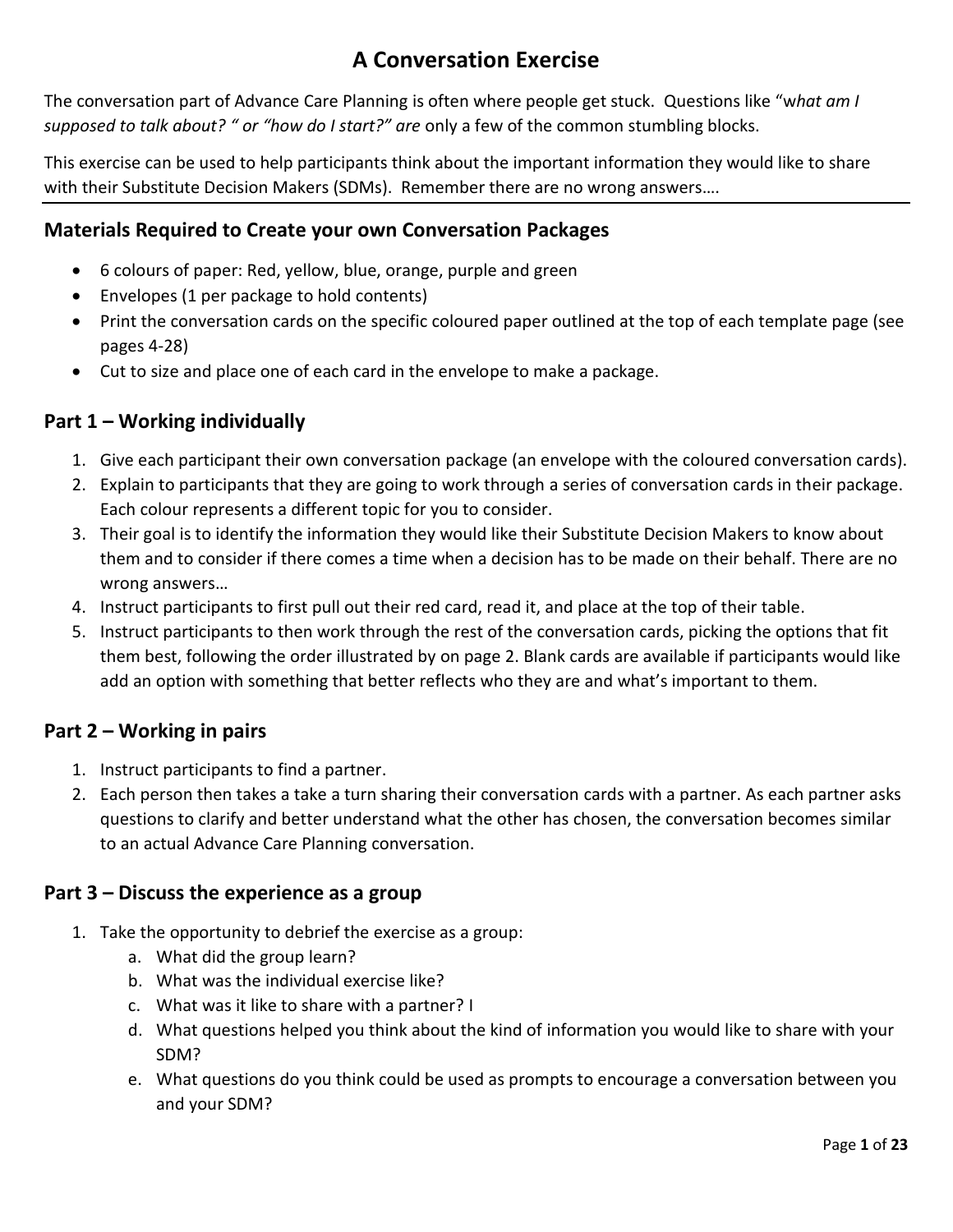### **The Conversation Card Order**

Instruct pariticpants to pull the conversations cards following the order below.

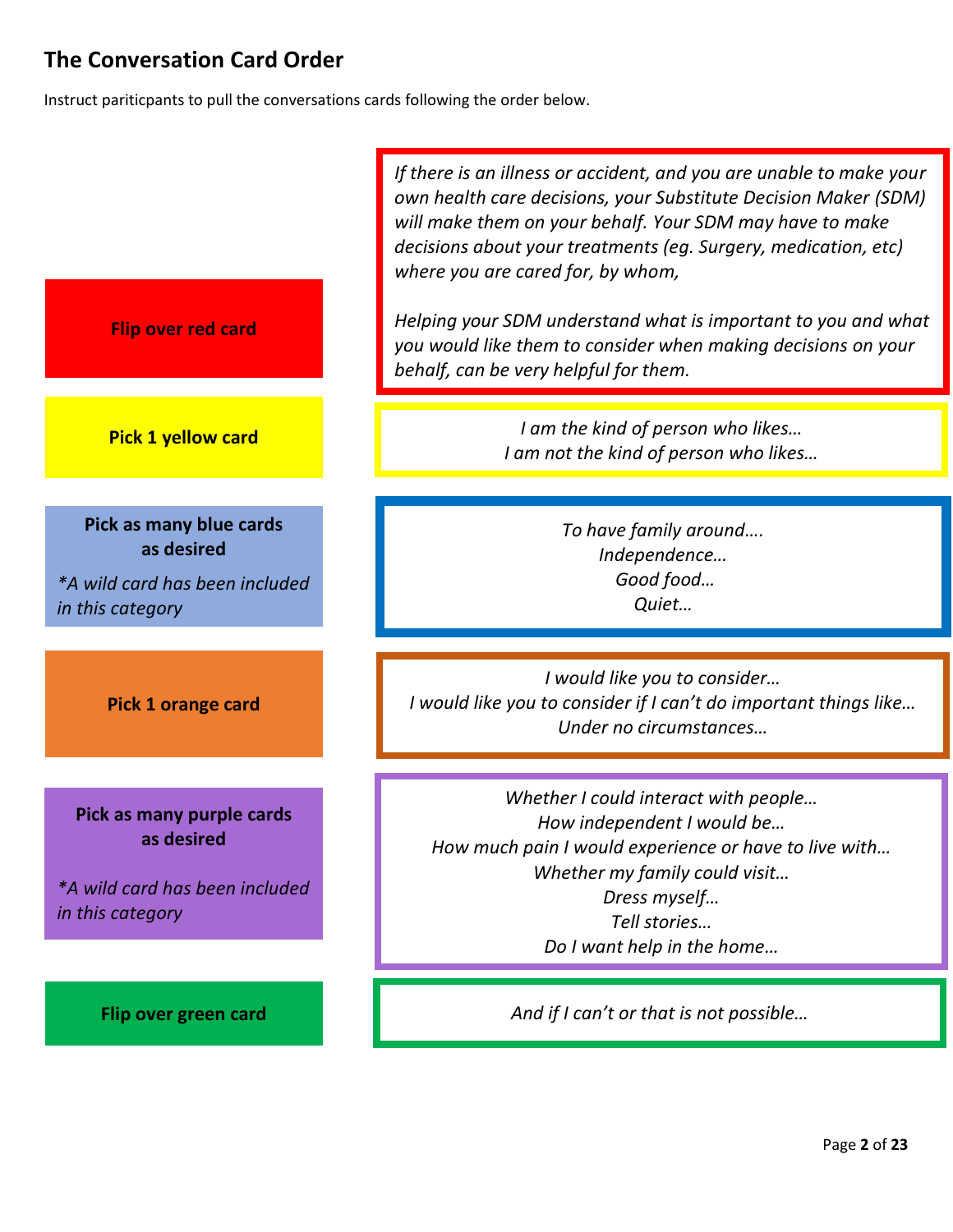**The following pages contain each of the conversation cards. These can be printed on the corresponding coloured paper (found at the top of each page), cut to size, and put into envelopes to make a conversation package.**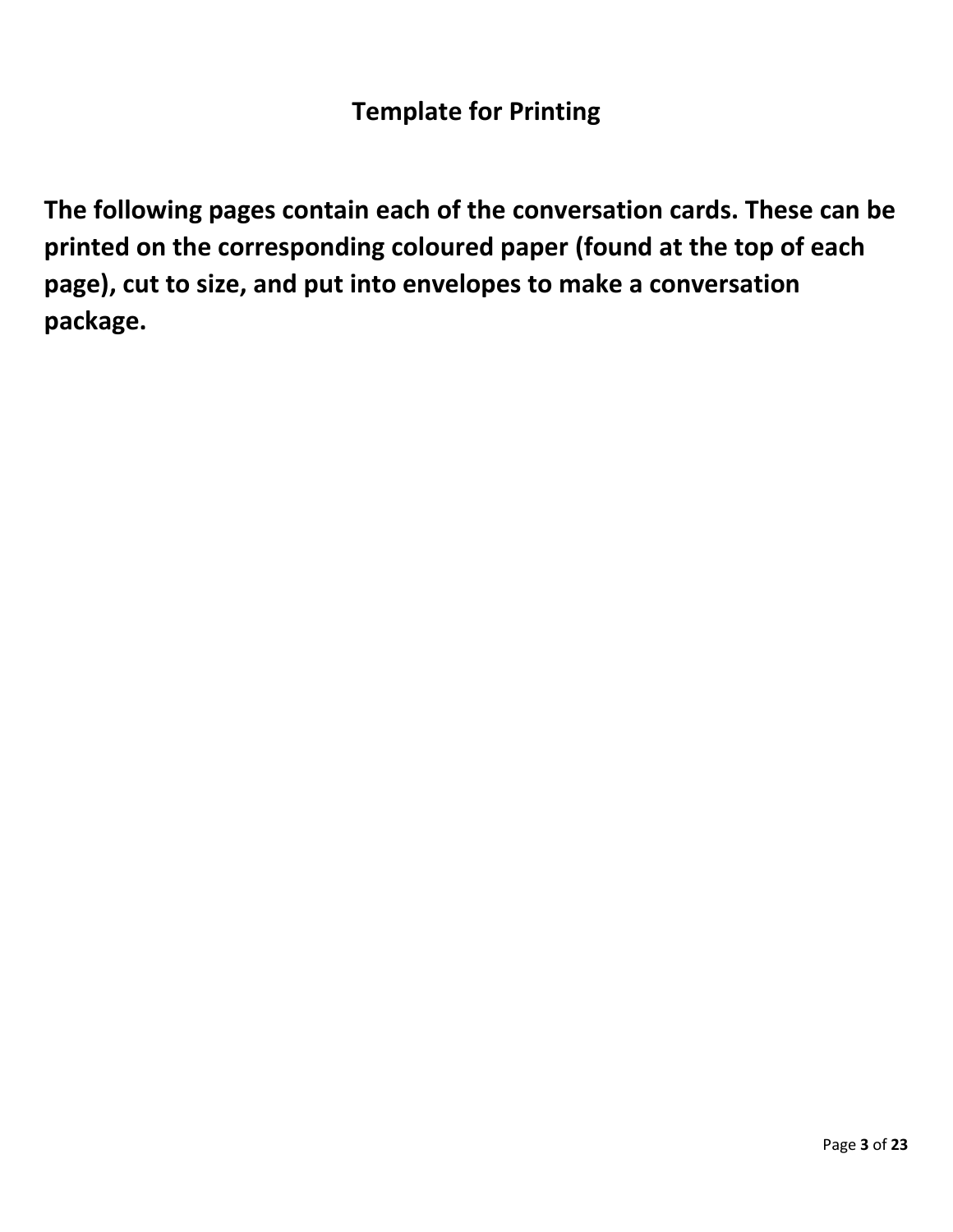| If there is an illness or accident, and you are unable to | If there is an illness or accident, and you are unable to  |
|-----------------------------------------------------------|------------------------------------------------------------|
| make your own health care decisions, your Substitute      | make your own health care decisions, your Substitute       |
| Decision Maker (SDM) will make them on your behalf.       | Decision Maker (SDM) will make them on your behalf. Your   |
| Your SDM may have to make decisions about your            | SDM may have to make decisions about your treatments       |
| treatments (eg. Surgery, medication, etc) where you are   | (eg. Surgery, medication, etc) where you are cared for, by |
| cared for, by whom,                                       | whom,                                                      |
| Helping your SDM understand what is important to you      | Helping your SDM understand what is important to you and   |
| and what you would like them to consider when making      | what you would like them to consider when making           |
| decisions on your behalf, can be very helpful for them.   | decisions on your behalf, can be very helpful for them.    |
| If there is an illness or accident, and you are unable to | If there is an illness or accident, and you are unable to  |
| make your own health care decisions, your Substitute      | make your own health care decisions, your Substitute       |
| Decision Maker (SDM) will make them on your behalf.       | Decision Maker (SDM) will make them on your behalf. Your   |
| Your SDM may have to make decisions about your            | SDM may have to make decisions about your treatments       |
| treatments (eg. Surgery, medication, etc) where you are   | (eg. Surgery, medication, etc) where you are cared for, by |
| cared for, by whom,                                       | whom,                                                      |
| Helping your SDM understand what is important to you      | Helping your SDM understand what is important to you and   |
| and what you would like them to consider when making      | what you would like them to consider when making           |
| decisions on your behalf, can be very helpful for them.   | decisions on your behalf, can be very helpful for them.    |
| If there is an illness or accident, and you are unable to | If there is an illness or accident, and you are unable to  |
| make your own health care decisions, your Substitute      | make your own health care decisions, your Substitute       |
| Decision Maker (SDM) will make them on your behalf.       | Decision Maker (SDM) will make them on your behalf. Your   |
| Your SDM may have to make decisions about your            | SDM may have to make decisions about your treatments       |
| treatments (eg. Surgery, medication, etc) where you are   | (eg. Surgery, medication, etc) where you are cared for, by |
| cared for, by whom,                                       | whom,                                                      |
| Helping your SDM understand what is important to you      | Helping your SDM understand what is important to you and   |
| and what you would like them to consider when making      | what you would like them to consider when making           |
| decisions on your behalf, can be very helpful for them.   | decisions on your behalf, can be very helpful for them.    |
| If there is an illness or accident, and you are unable to | If there is an illness or accident, and you are unable to  |
| make your own health care decisions, your Substitute      | make your own health care decisions, your Substitute       |
| Decision Maker (SDM) will make them on your behalf.       | Decision Maker (SDM) will make them on your behalf. Your   |
| Your SDM may have to make decisions about your            | SDM may have to make decisions about your treatments       |
| treatments (eg. Surgery, medication, etc) where you are   | (eg. Surgery, medication, etc) where you are cared for, by |
| cared for, by whom,                                       | whom,                                                      |
| Helping your SDM understand what is important to you      | Helping your SDM understand what is important to you and   |
| and what you would like them to consider when making      | what you would like them to consider when making           |
| decisions on your behalf, can be very helpful for them.   | decisions on your behalf, can be very helpful for them.    |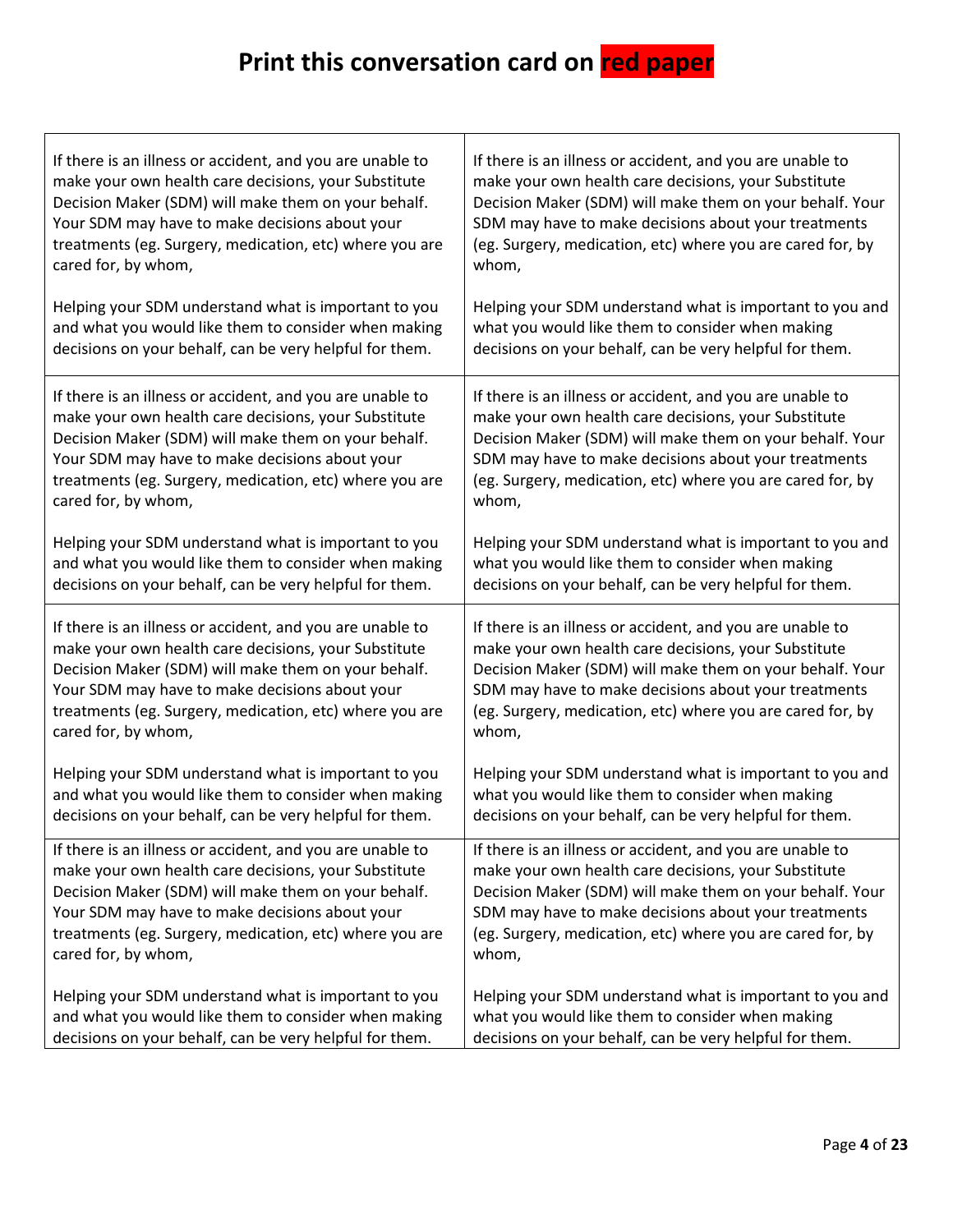| I am the kind of person who | I am the kind of person who |
|-----------------------------|-----------------------------|
| likes                       | likes                       |
| I am the kind of person who | I am the kind of person who |
| likes                       | likes                       |
| I am the kind of person who | I am the kind of person who |
| likes                       | likes                       |
| I am the kind of person who | I am the kind of person who |
| likes                       | likes                       |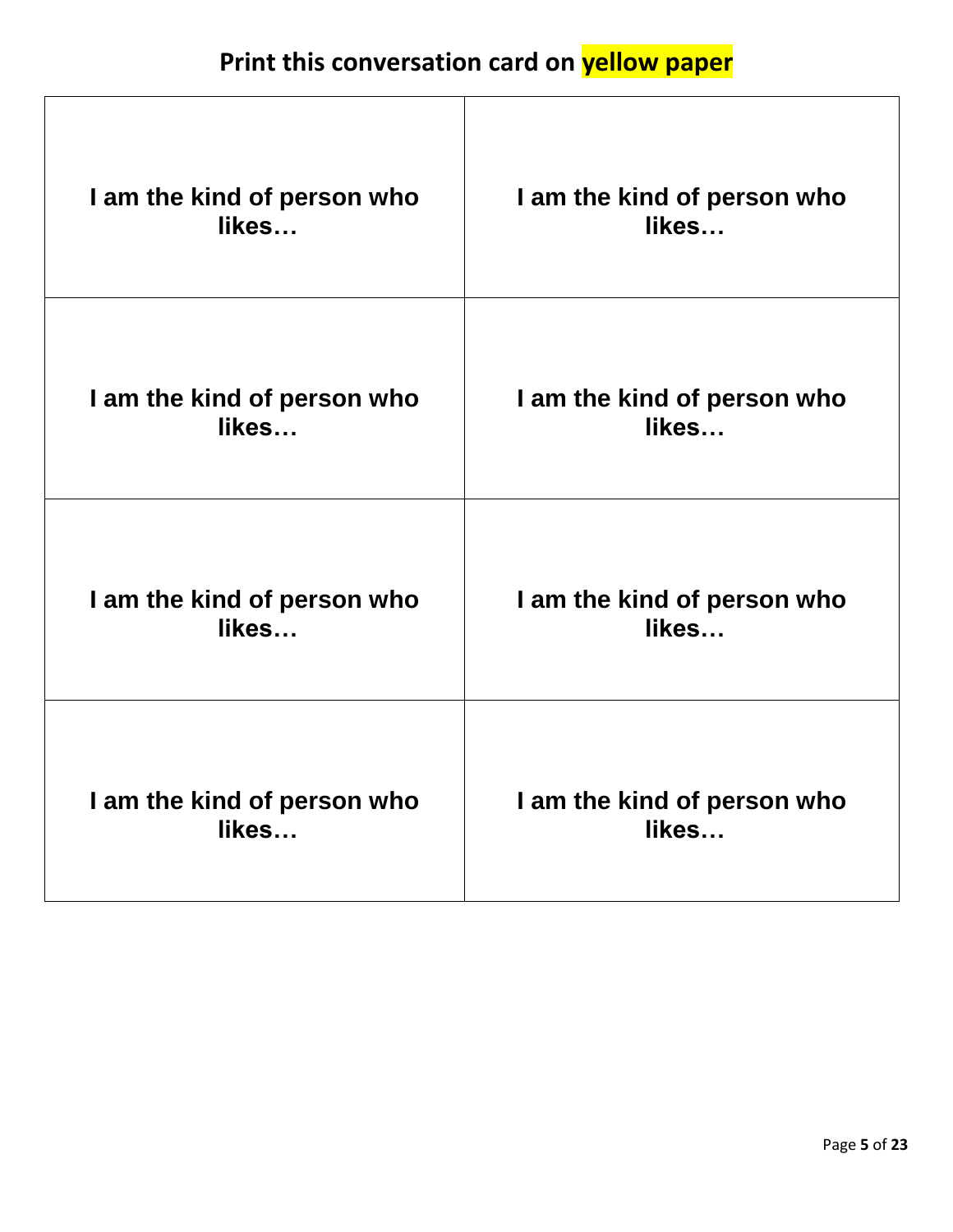| I am not the kind of person who | I am not the kind of person who |
|---------------------------------|---------------------------------|
| likes                           | likes                           |
| I am not the kind of person who | I am not the kind of person who |
| likes                           | likes                           |
| I am not the kind of person who | I am not the kind of person who |
| likes                           | likes                           |
| I am not the kind of person who | I am not the kind of person who |
| likes                           | likes                           |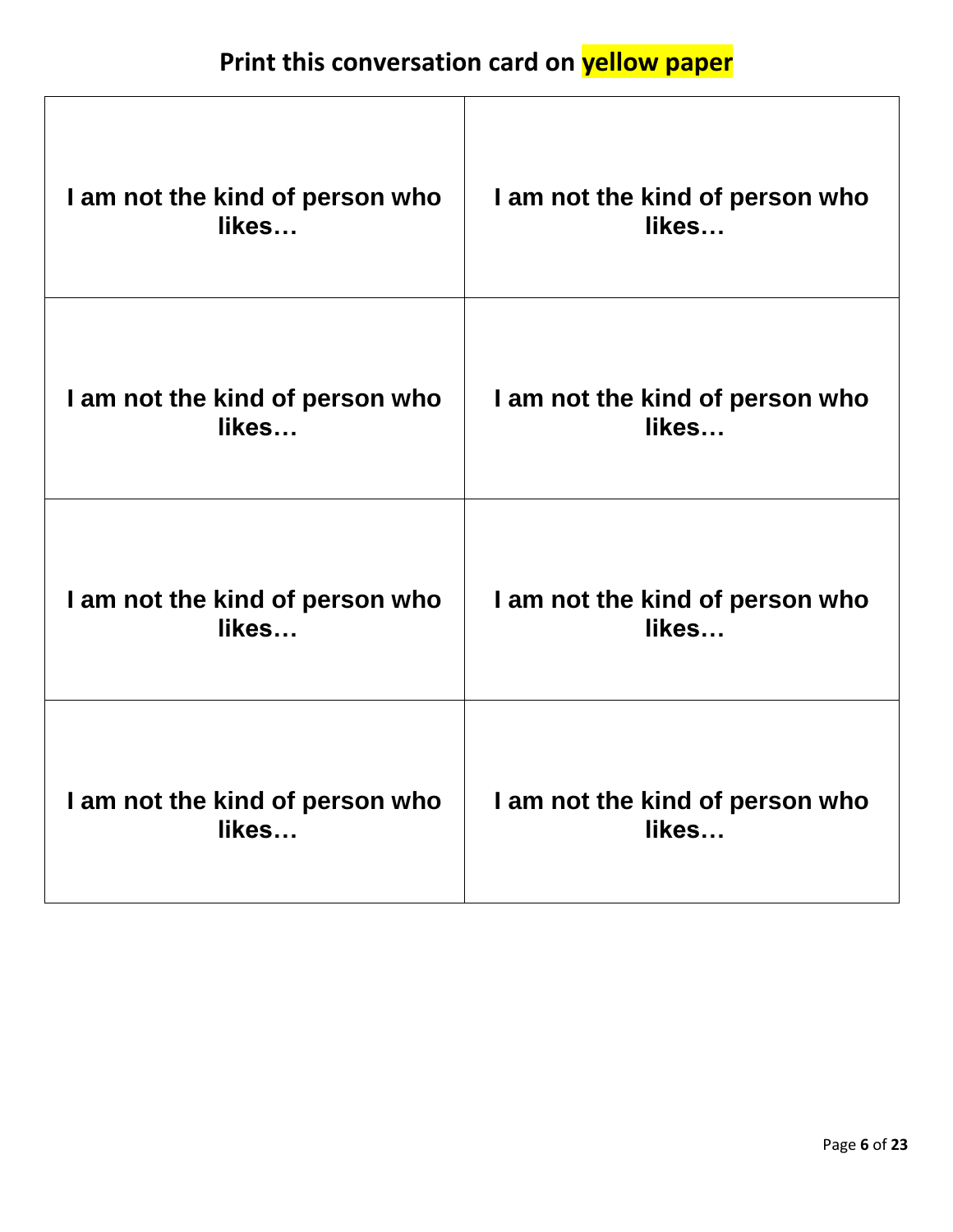| to have family around | to have family around |
|-----------------------|-----------------------|
| to have family around | to have family around |
| to have family around | to have family around |
| to have family around | to have family around |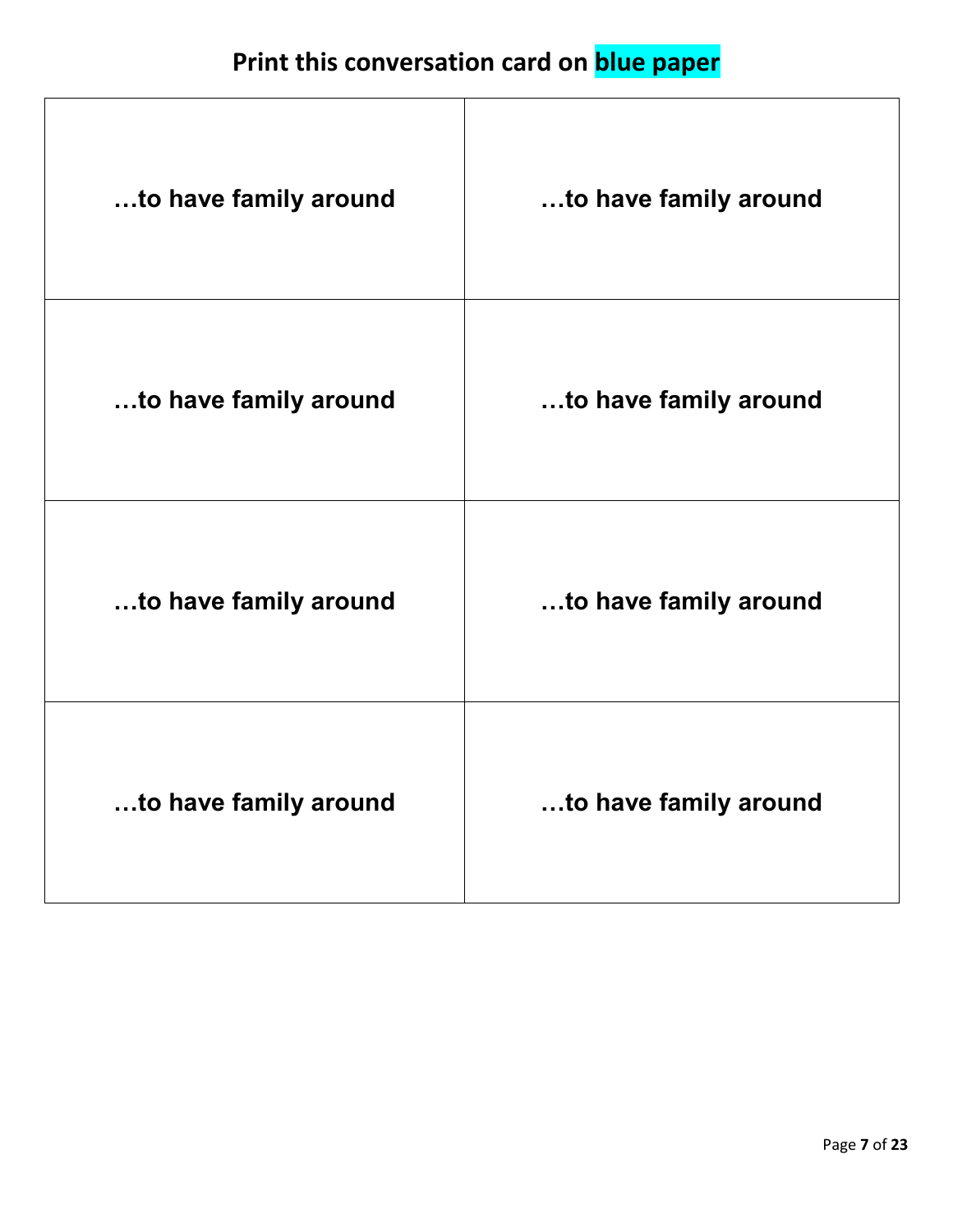| independence | independence |
|--------------|--------------|
| independence | independence |
| independence | independence |
| independence | independence |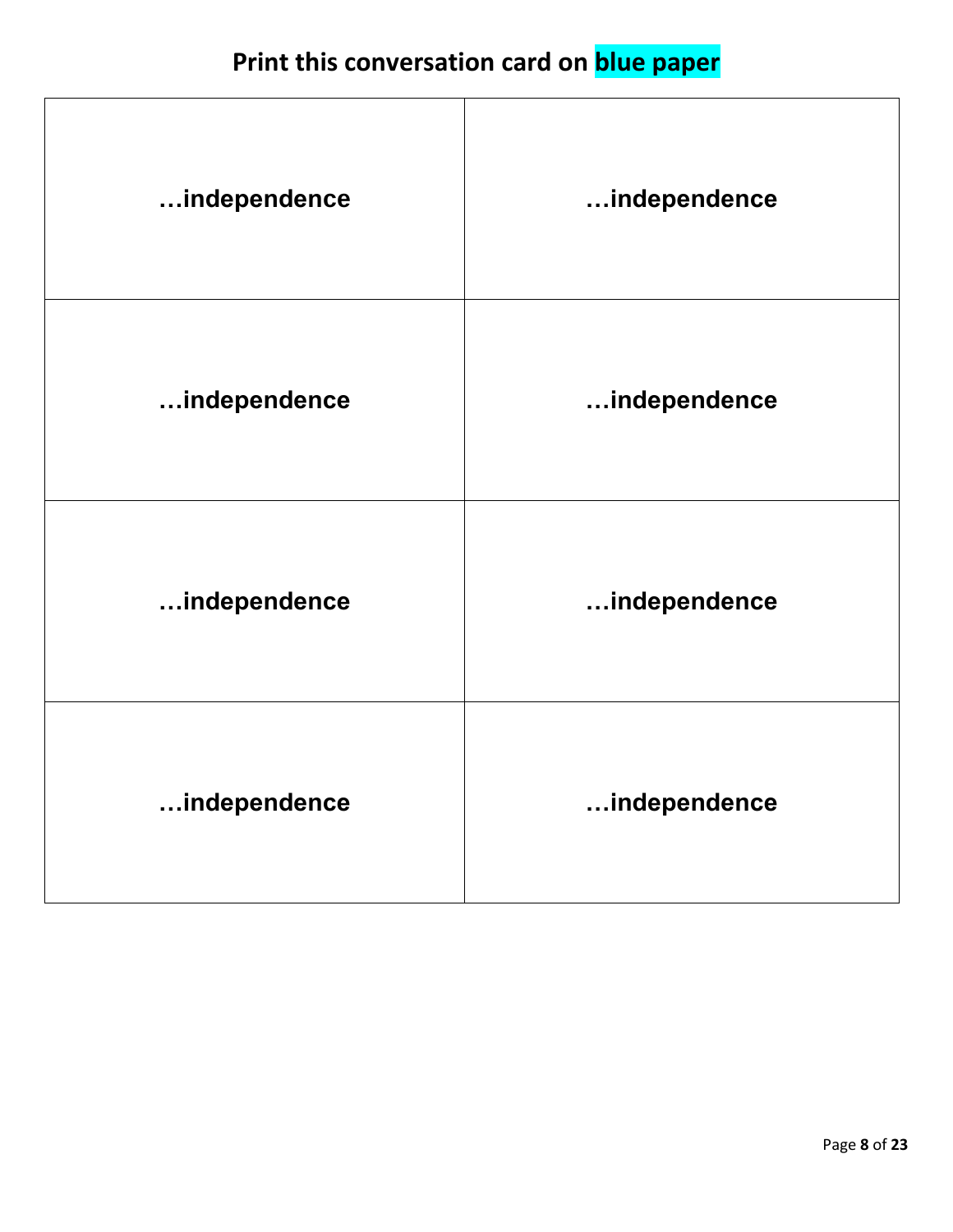| quiet | quiet |
|-------|-------|
| quiet | quiet |
| quiet | quiet |
| quiet | quiet |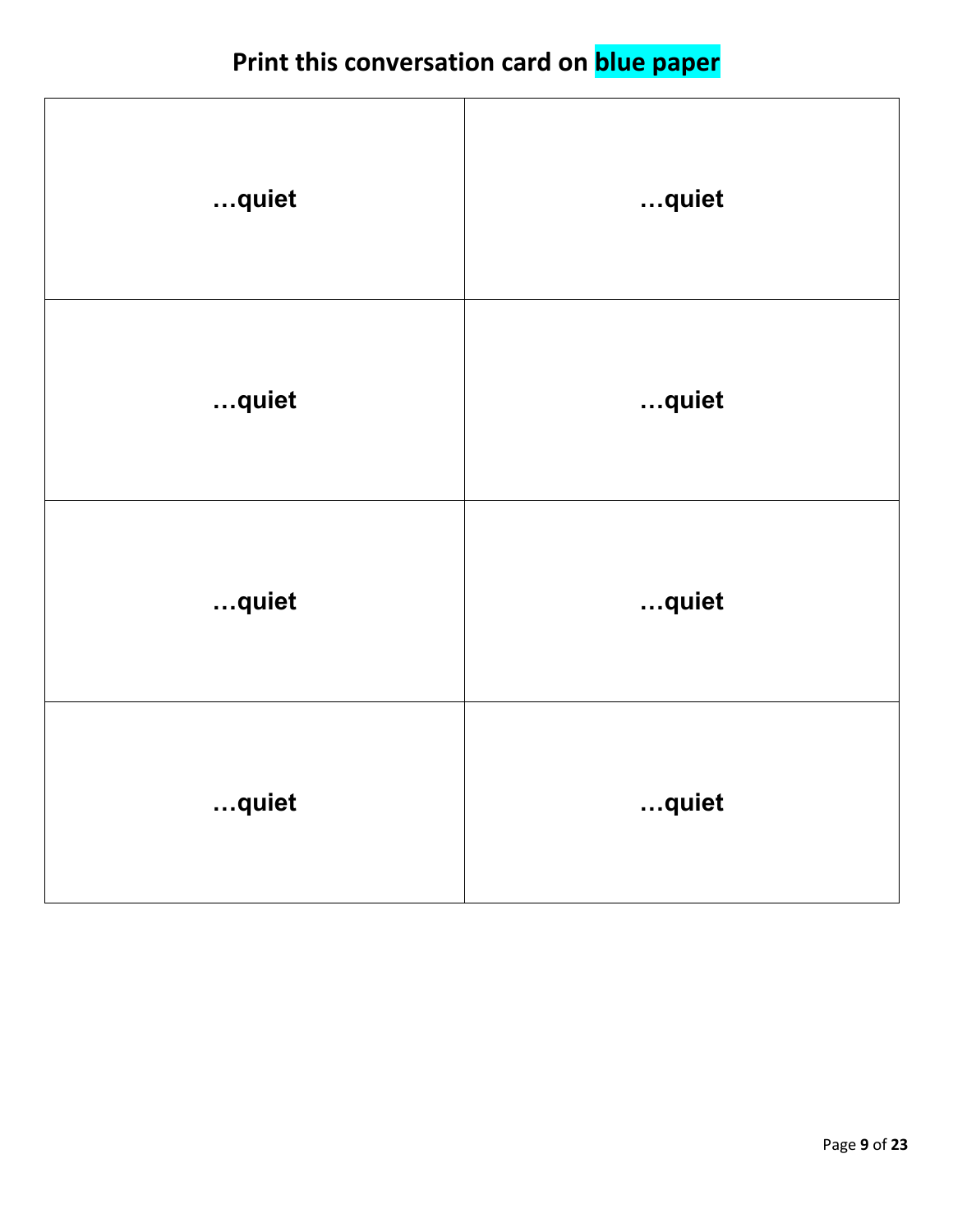| good food | good food |
|-----------|-----------|
| good food | good food |
| good food | good food |
| good food | good food |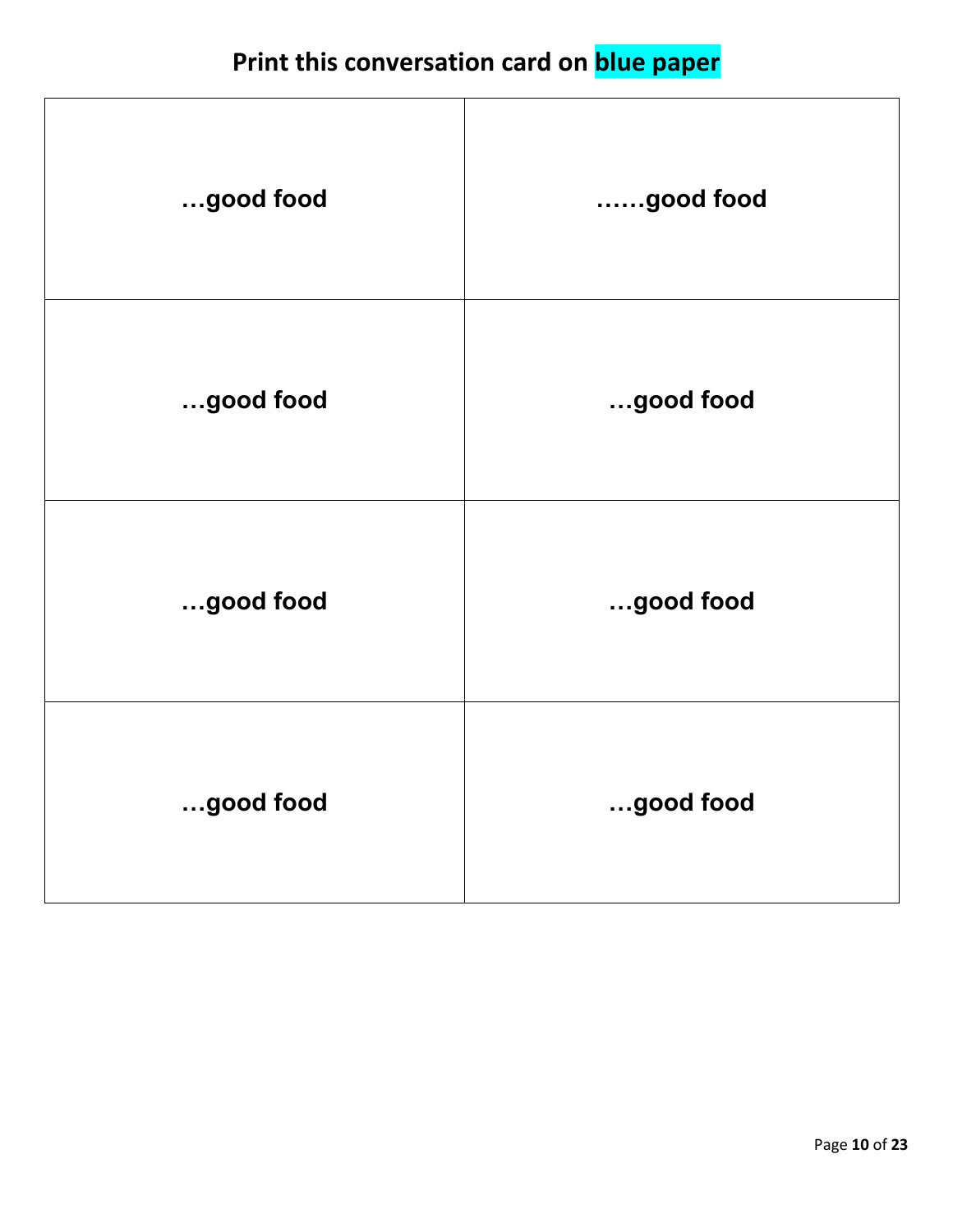Note. This is a blank card. They are available if participants would like add an option with something that better reflects who they are and what's important to them.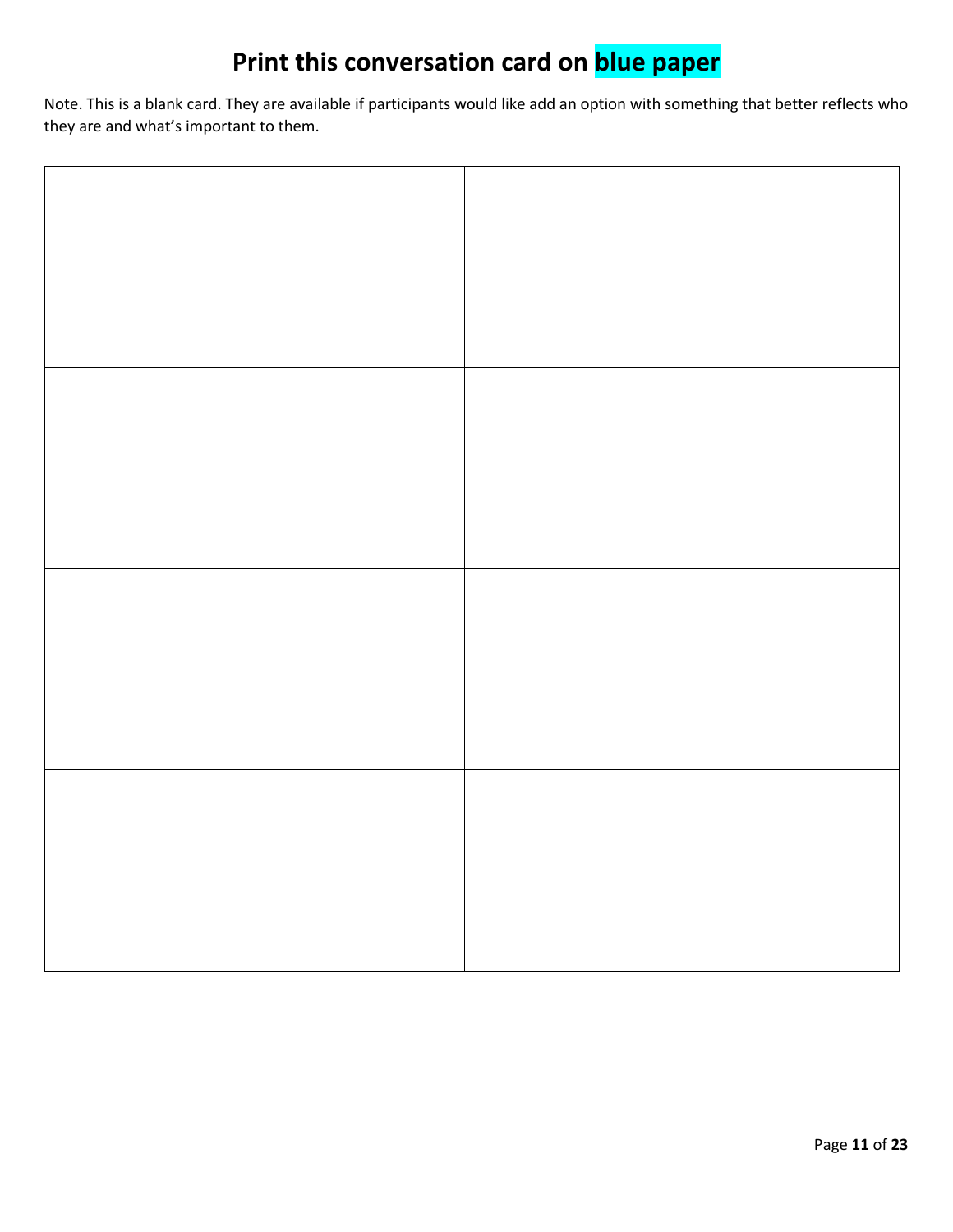| I would like you to consider | I would like you to consider |
|------------------------------|------------------------------|
| I would like you to consider | I would like you to consider |
| I would like you to consider | I would like you to consider |
| I would like you to consider | I would like you to consider |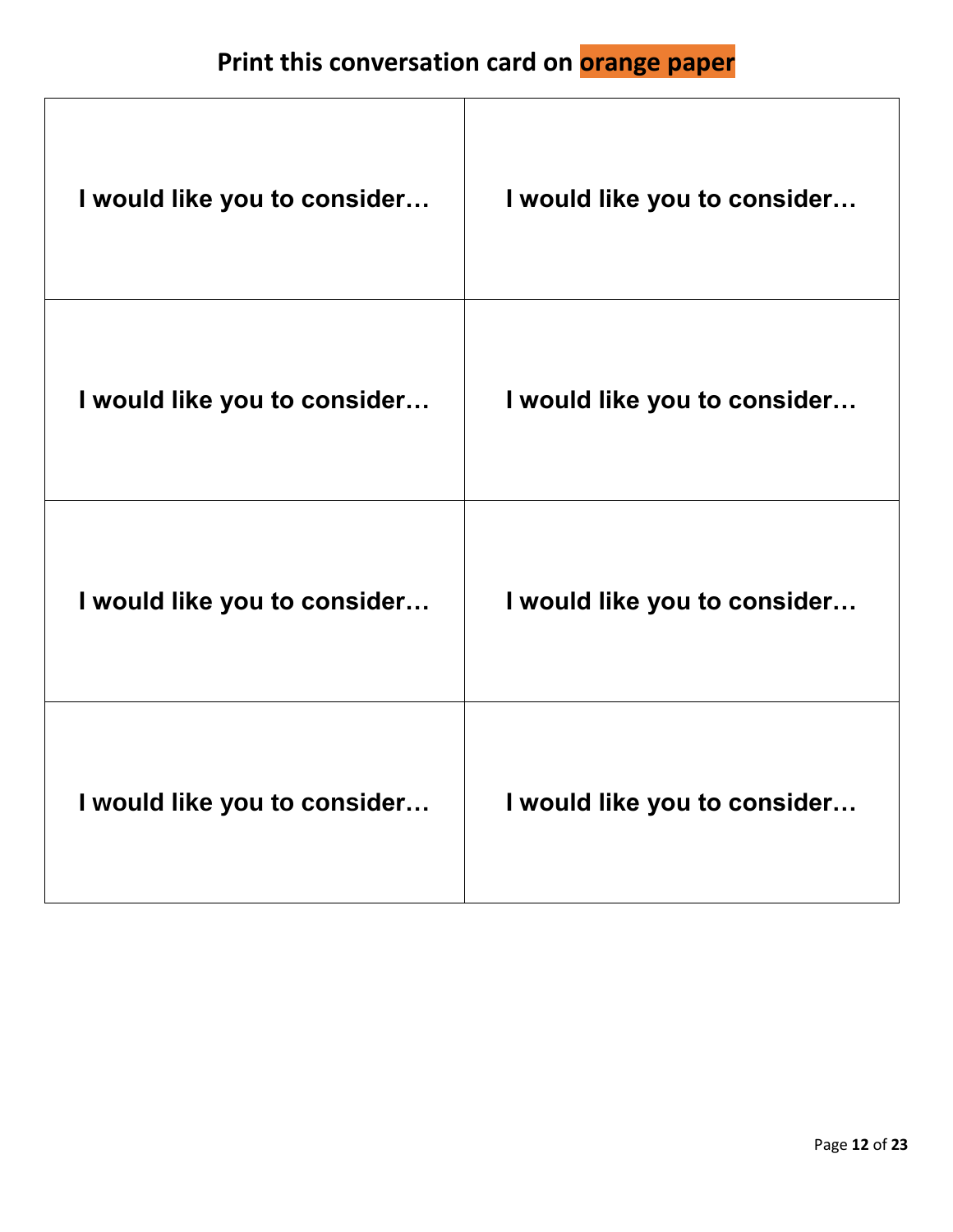| I would like you to consider if | I would like you to consider if |
|---------------------------------|---------------------------------|
| I can't do important things     | I can't do important things     |
| like                            | like                            |
| I would like you to consider if | I would like you to consider if |
| I can't do important things     | I can't do important things     |
| like                            | like                            |
| I would like you to consider if | I would like you to consider if |
| I can't do important things     | I can't do important things     |
| like                            | like                            |
| I would like you to consider if | I would like you to consider if |
| I can't do important things     | I can't do important things     |
| like                            | like                            |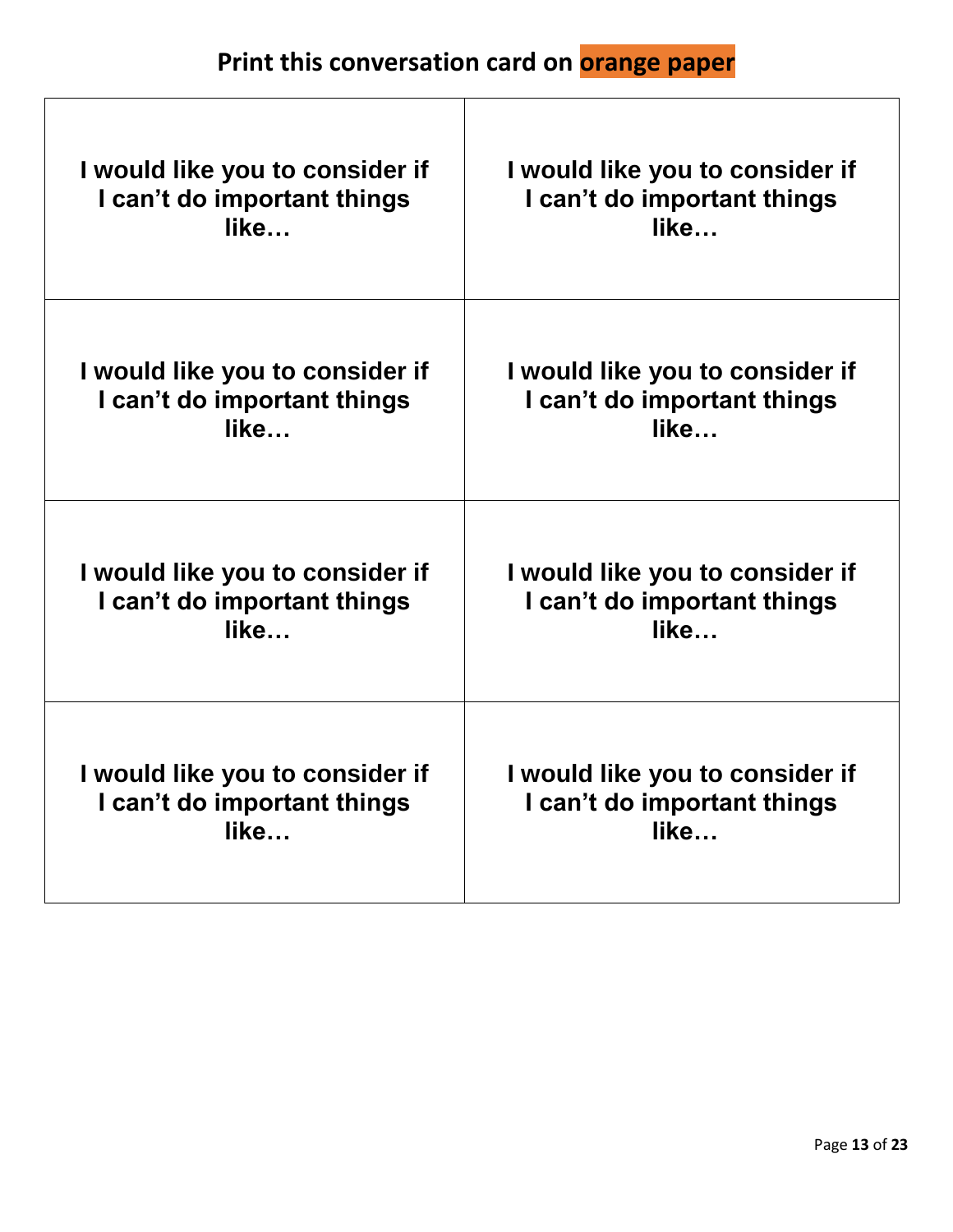| Under no circumstances | Under no circumstances |
|------------------------|------------------------|
| Under no circumstances | Under no circumstances |
| Under no circumstances | Under no circumstances |
| Under no circumstances | Under no circumstances |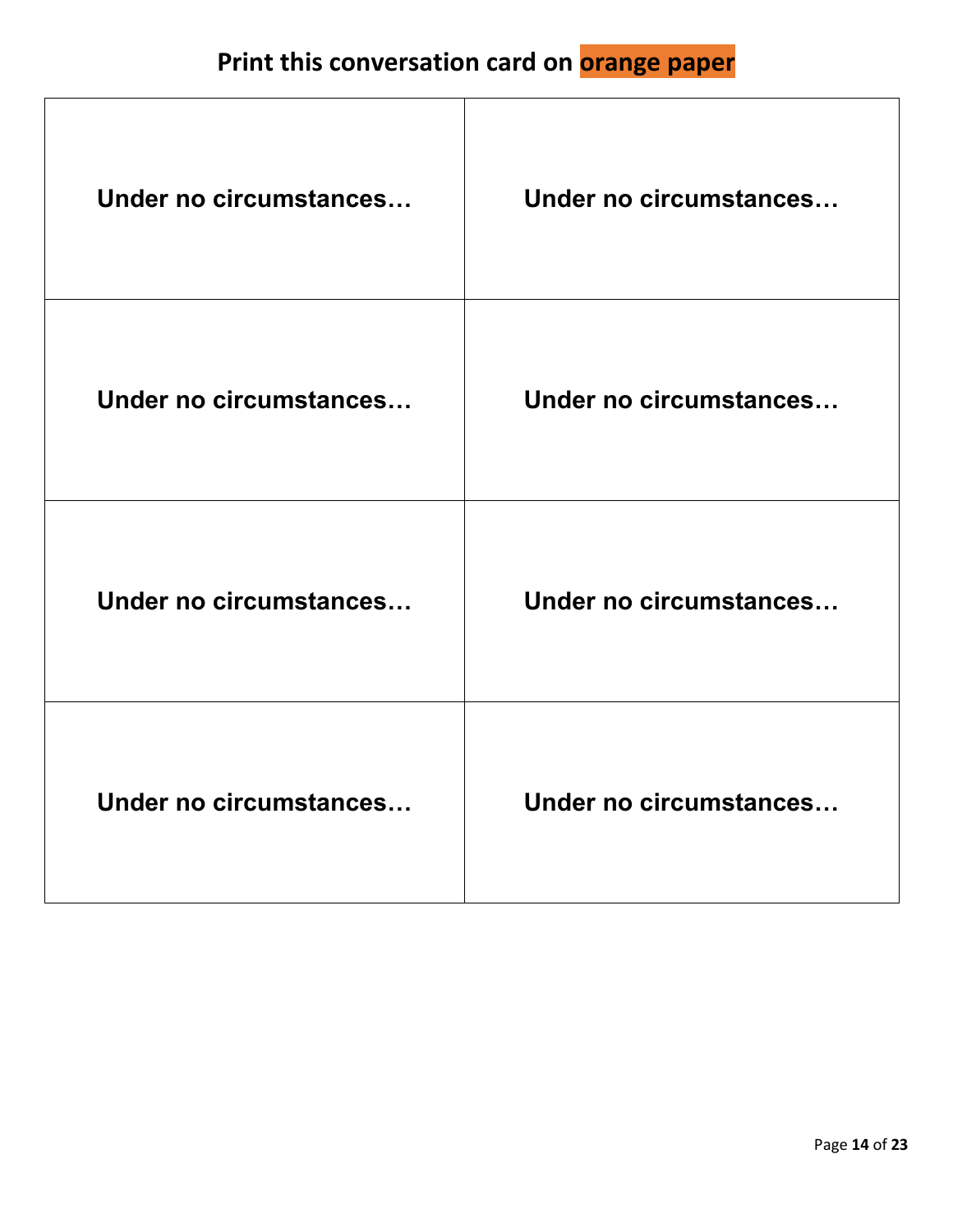| How much pain I would           | How much pain I would           |
|---------------------------------|---------------------------------|
| experience or have to live with | experience or have to live with |
| How much pain I would           | How much pain I would           |
| experience or have to live with | experience or have to live with |
| How much pain I would           | How much pain I would           |
| experience or have to live with | experience or have to live with |
| How much pain I would           | How much pain I would           |
| experience or have to live with | experience or have to live with |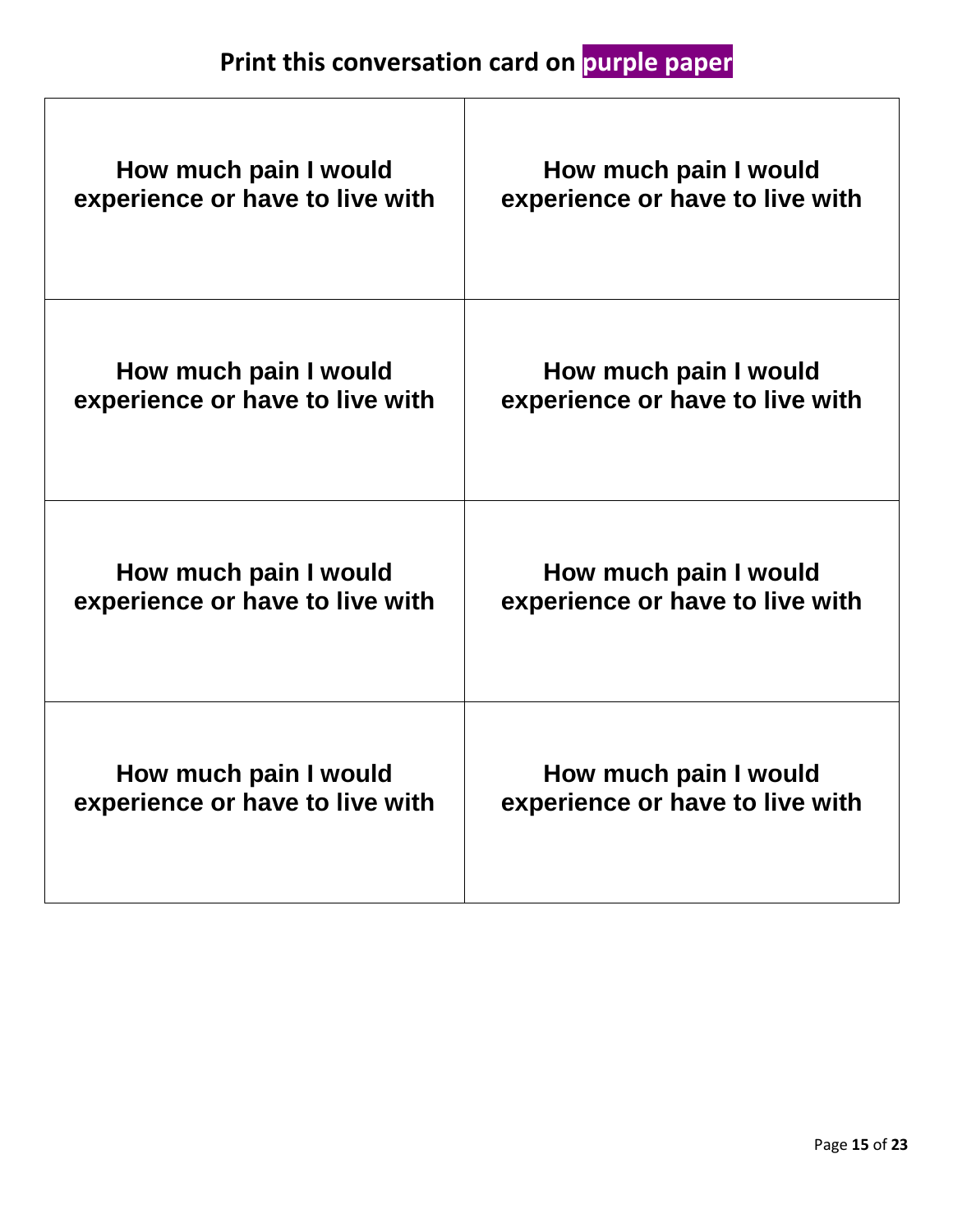| Whether I could interact | Whether I could interact |
|--------------------------|--------------------------|
| with people              | with people              |
| Whether I could interact | Whether I could interact |
| with people              | with people              |
| Whether I could interact | Whether I could interact |
| with people              | with people              |
| Whether I could interact | Whether I could interact |
| with people              | with people              |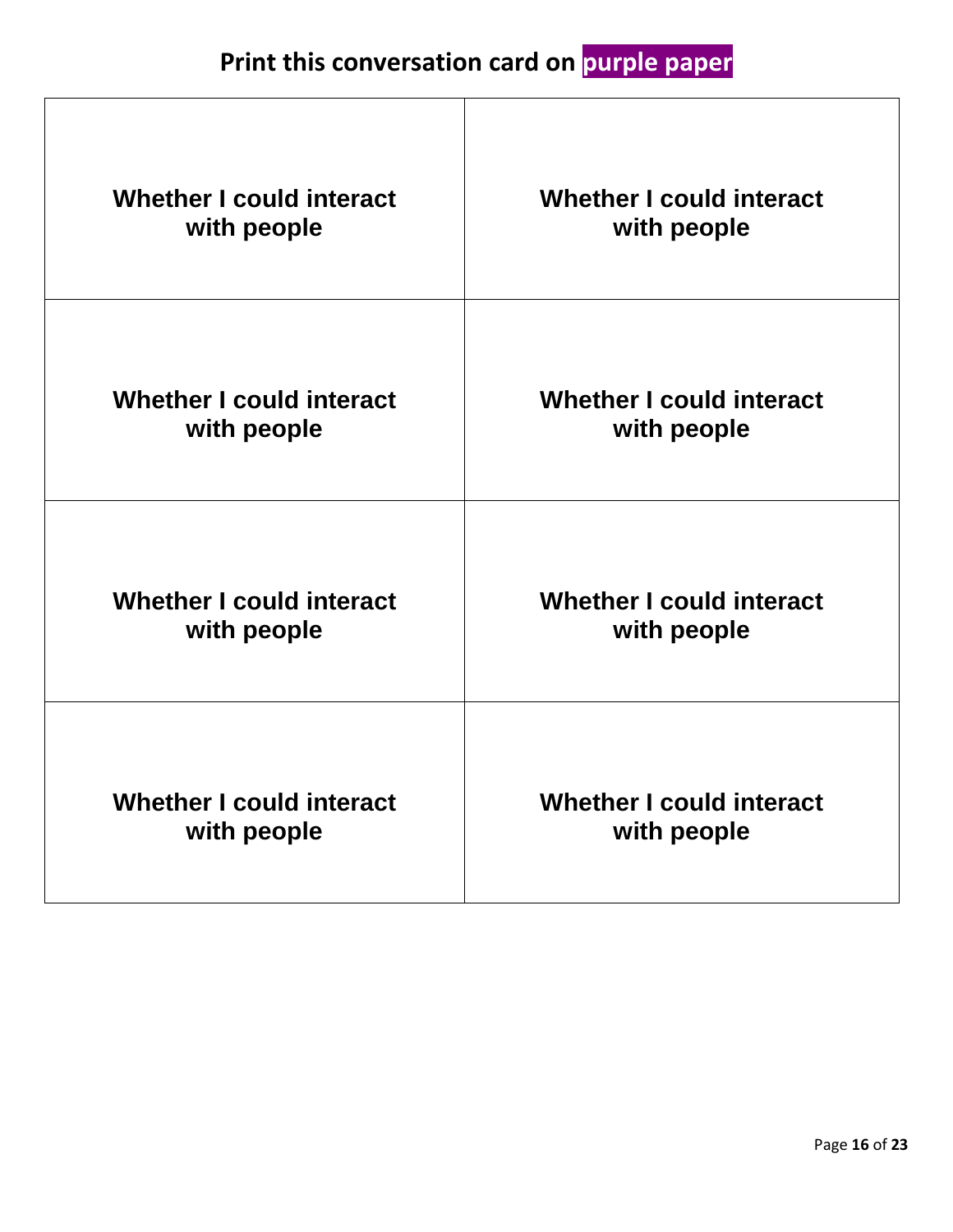| How independent I would be | How independent I would be |
|----------------------------|----------------------------|
| How independent I would be | How independent I would be |
| How independent I would be | How independent I would be |
| How independent I would be | How independent I would be |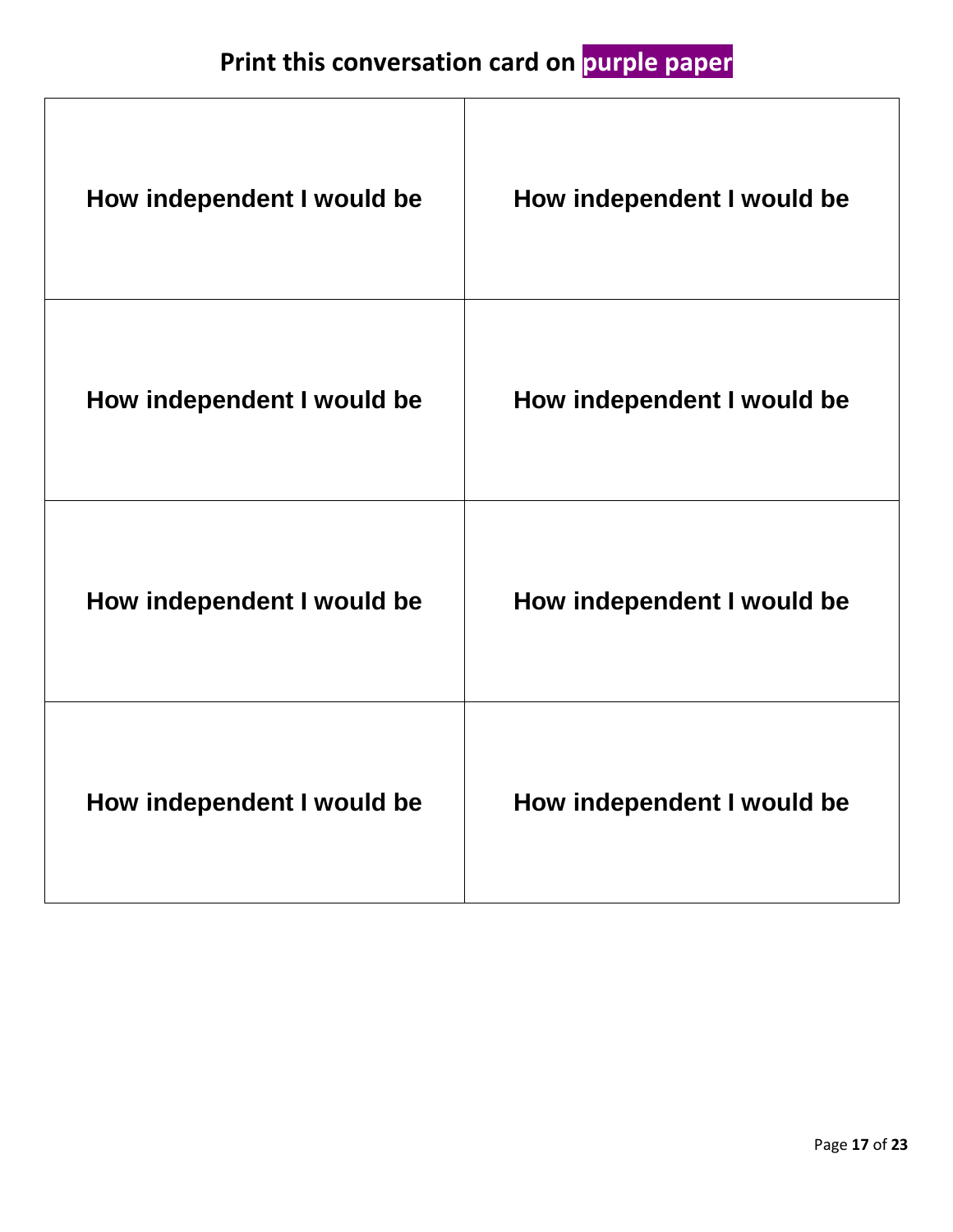| <b>Dress myself</b> | <b>Dress myself</b> |
|---------------------|---------------------|
| <b>Dress myself</b> | <b>Dress myself</b> |
| <b>Dress myself</b> | <b>Dress myself</b> |
| <b>Dress myself</b> | <b>Dress myself</b> |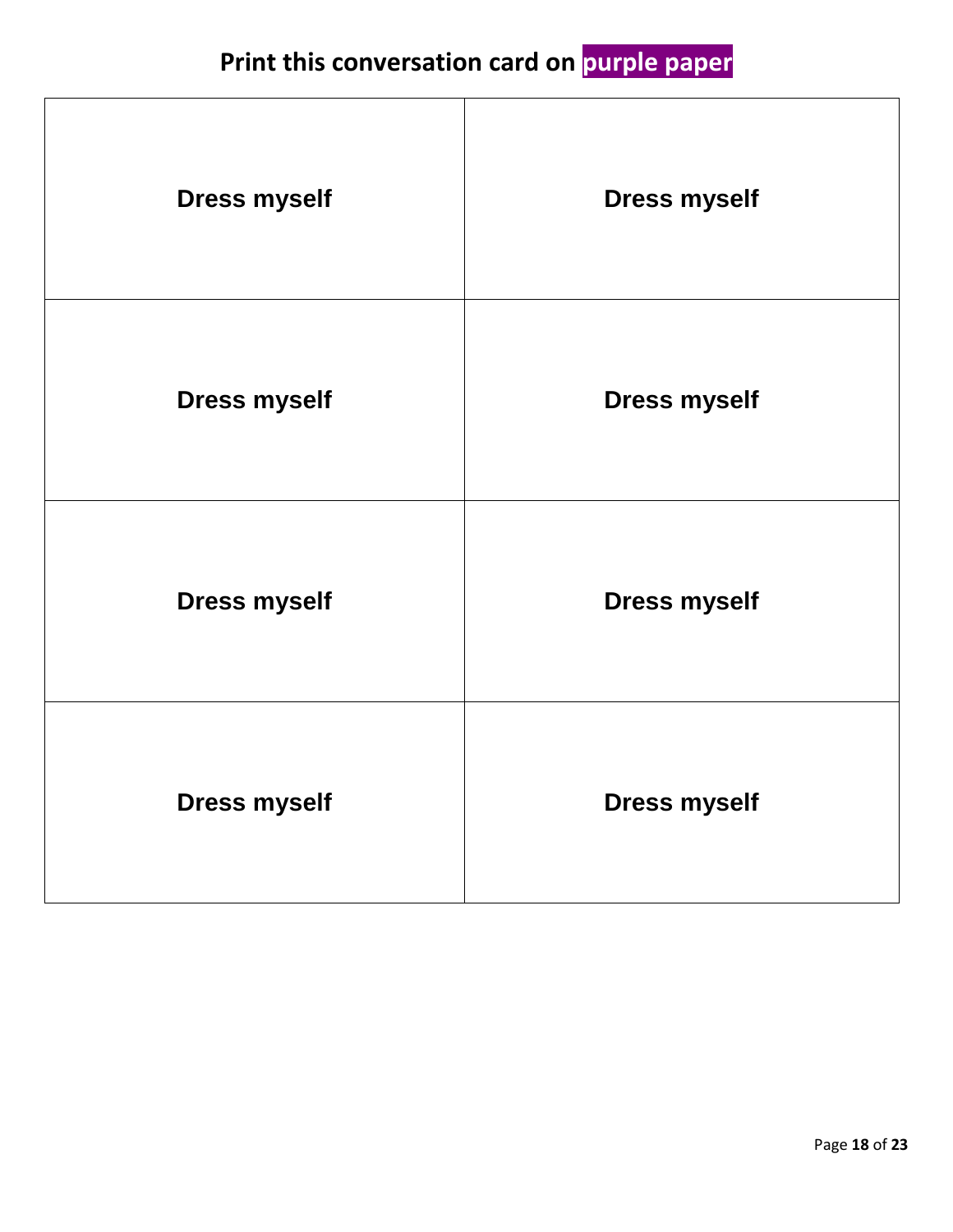| <b>Tell stories</b> | <b>Tell stories</b> |
|---------------------|---------------------|
| <b>Tell stories</b> | <b>Tell stories</b> |
| <b>Tell stories</b> | <b>Tell stories</b> |
| <b>Tell stories</b> | <b>Tell stories</b> |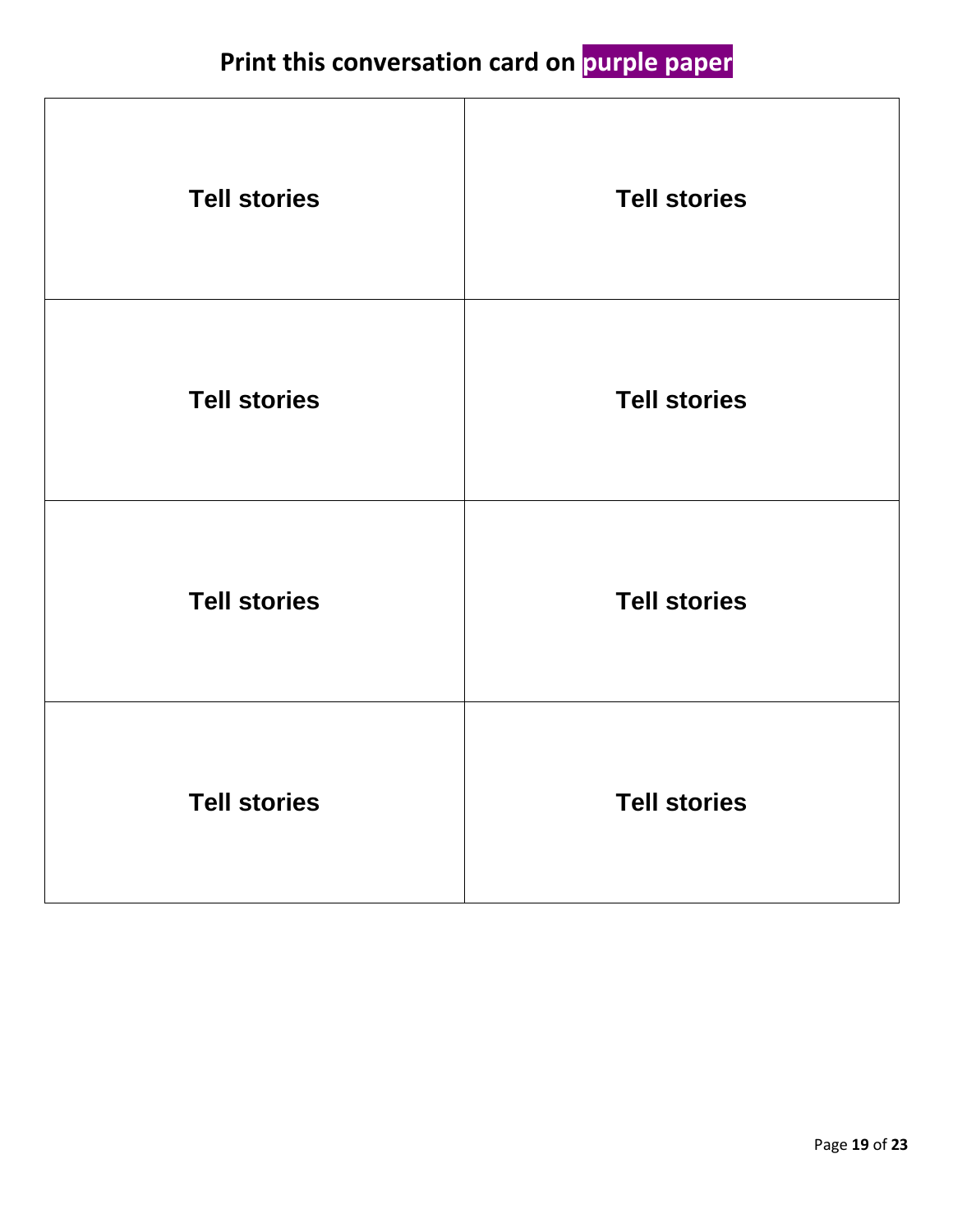| Whether my family could visit | Whether my family could visit |
|-------------------------------|-------------------------------|
| Whether my family could visit | Whether my family could visit |
| Whether my family could visit | Whether my family could visit |
| Whether my family could visit | Whether my family could visit |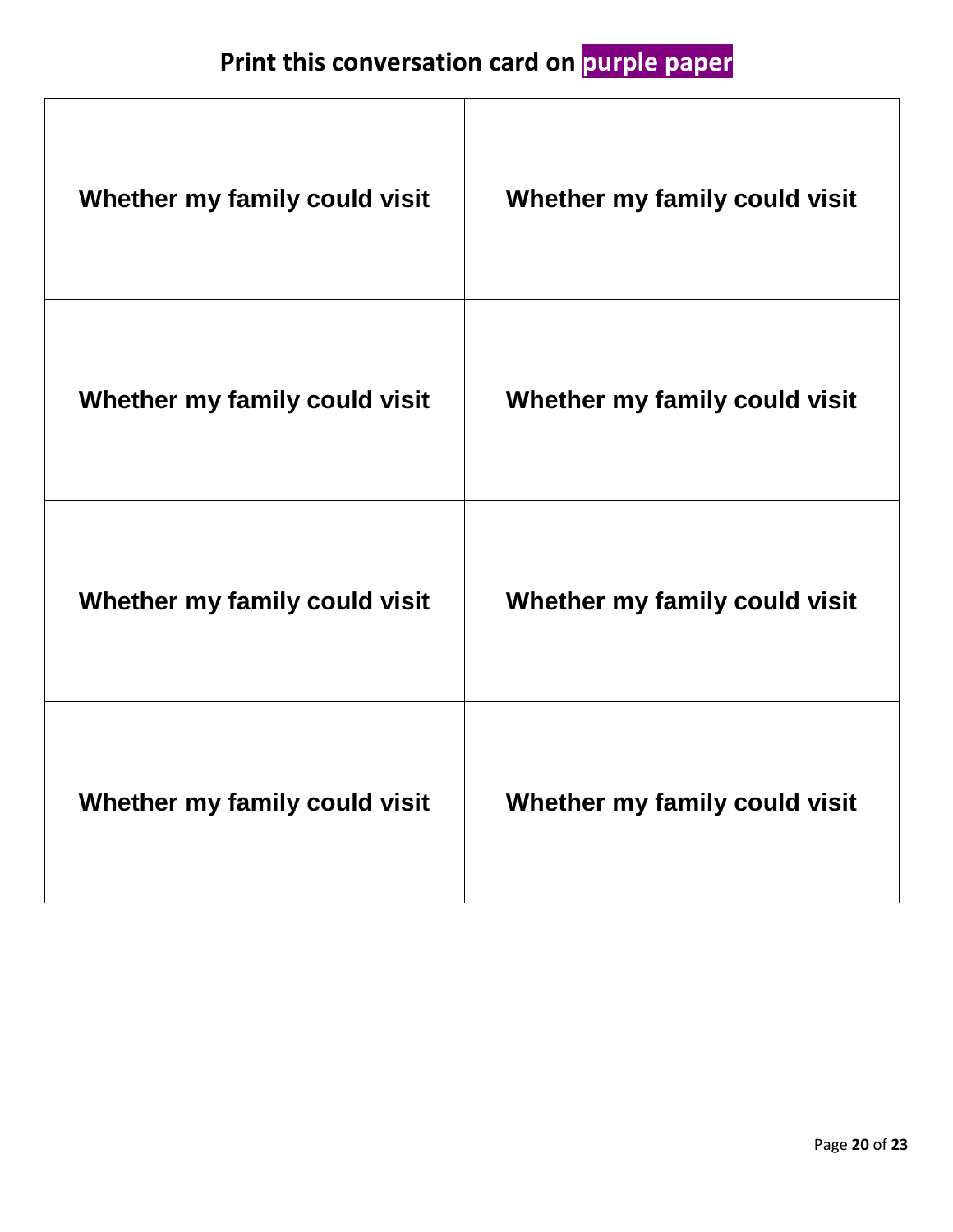| Do I want help in the home | Do I want help in the home |
|----------------------------|----------------------------|
| Do I want help in the home | Do I want help in the home |
| Do I want help in the home | Do I want help in the home |
| Do I want help in the home | Do I want help in the home |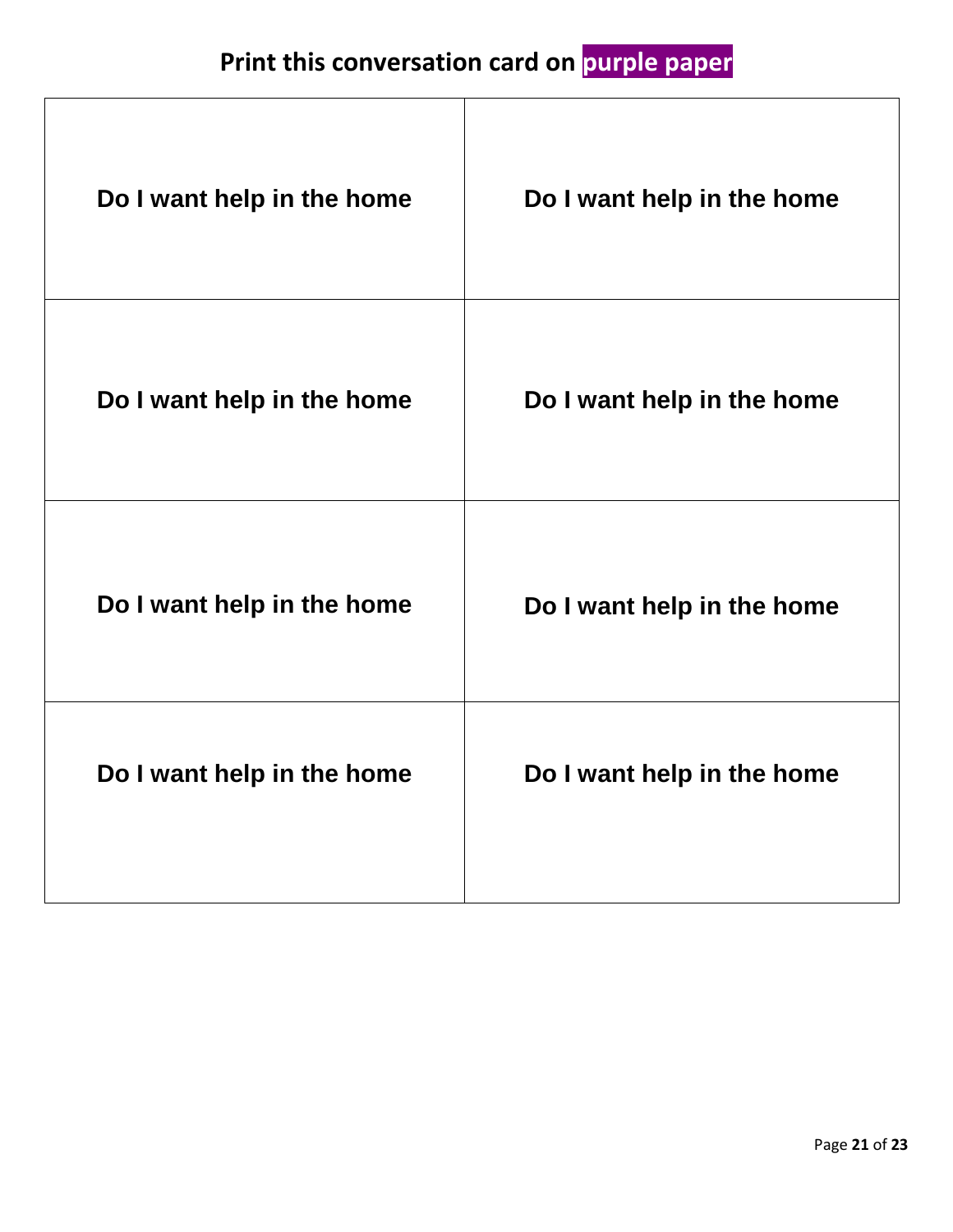Note. This is a blank card. They are available if participants would like add an option with something that better reflects who they are and what's important to them.